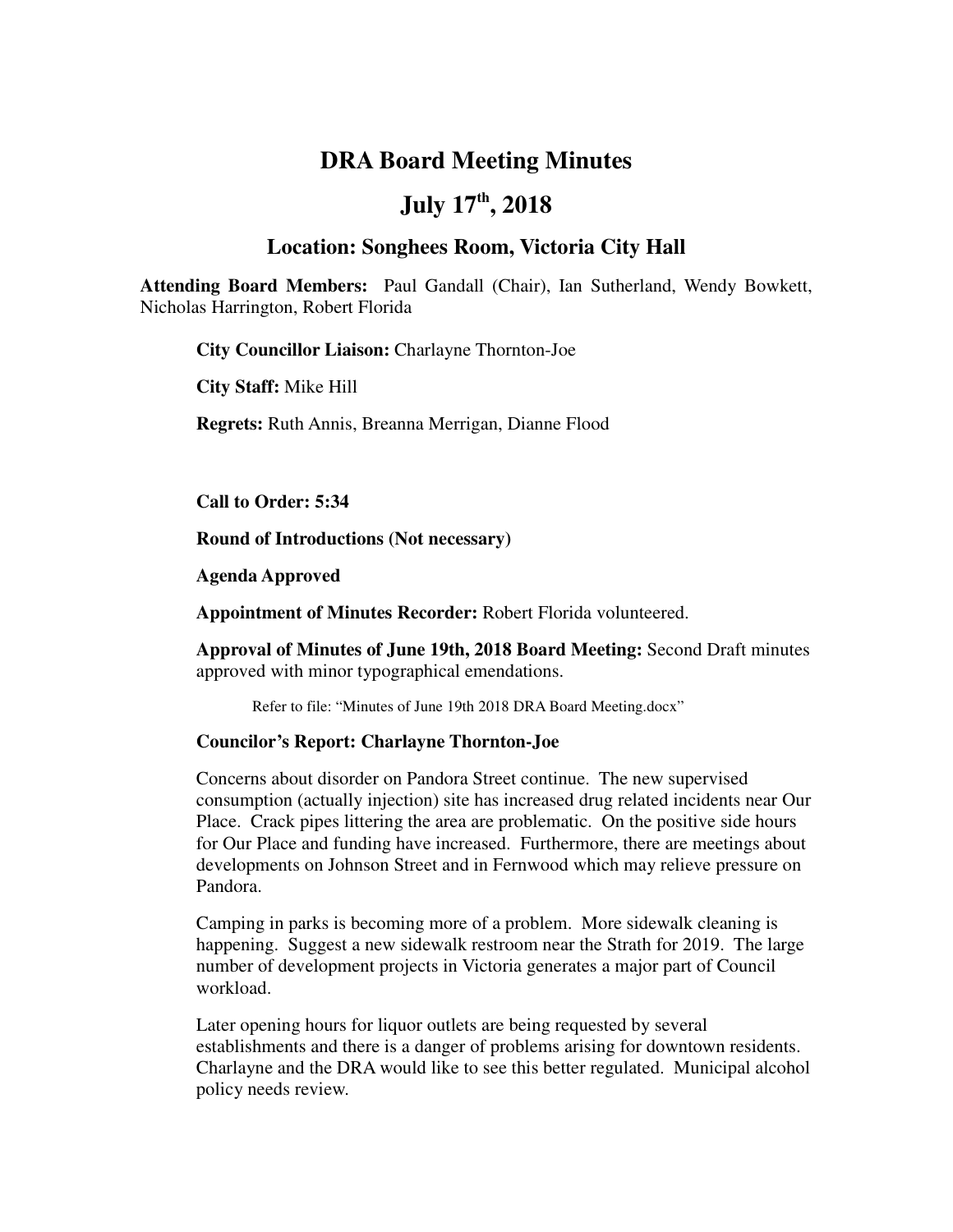### **City Liaison Report: Mike Hill**

Refer to file: "Downtown July 2018 Update.pdf"

Refer to file: "2019 Transportation Feedback Summary.docx"

Mike went over the highlights of his written report. In addition, he reported on a Considerate Constructors Scheme which he recently encountered in England. This includes efforts to beautify sites whilst under construction. He will be following this up in the future.

### **6:20 - Standing Committee Reports**

### **Land Use Committee (LUC): Ian**

- 1. 812 Wharf St Milestone's New insights. Seems to be a case of patio creep. Aerial photographs were passed on to the City for information.
- 2. Pacific Mazda site Jawl Residential—The LUC has real concerns over the application for this project, which includes a new fire hall. The concerns are around excessive density and the desire of the developer to transfer unused density from the fire hall site and adjacent property they own. There will be CALUC on this project on 31 July at 7:00 pm at Pacific Mazda.
- 3. 952 Johnson/McCalls CALUC meeting on 5 Jul LUC and the public both received this project warmly.
- 4. Community Amenity Contribution (CAC) meeting with Community Associations. There is widespread agreement amongst the Associations that the Victoria CAC scheme is woefully inadequate and should be a top priority for the City to strengthen especially since we are in the midst of a development boom, which will not last forever, and probably not for much longer. We have a long standing watching brief on this are concerned that there seems to be very little being done.
- 5. Duck Block UVic Properties/Chard. We do not like this project. As proposed it violates the letter and the spirit of Old Town development guidelines. Furthermore, the concerns of sitting tenants have been ignored. Letters from the LUC are in process.
- 6. Zoning Bylaw 2018 Public Hearing
- 7. Old Town Design Guidelines Progressing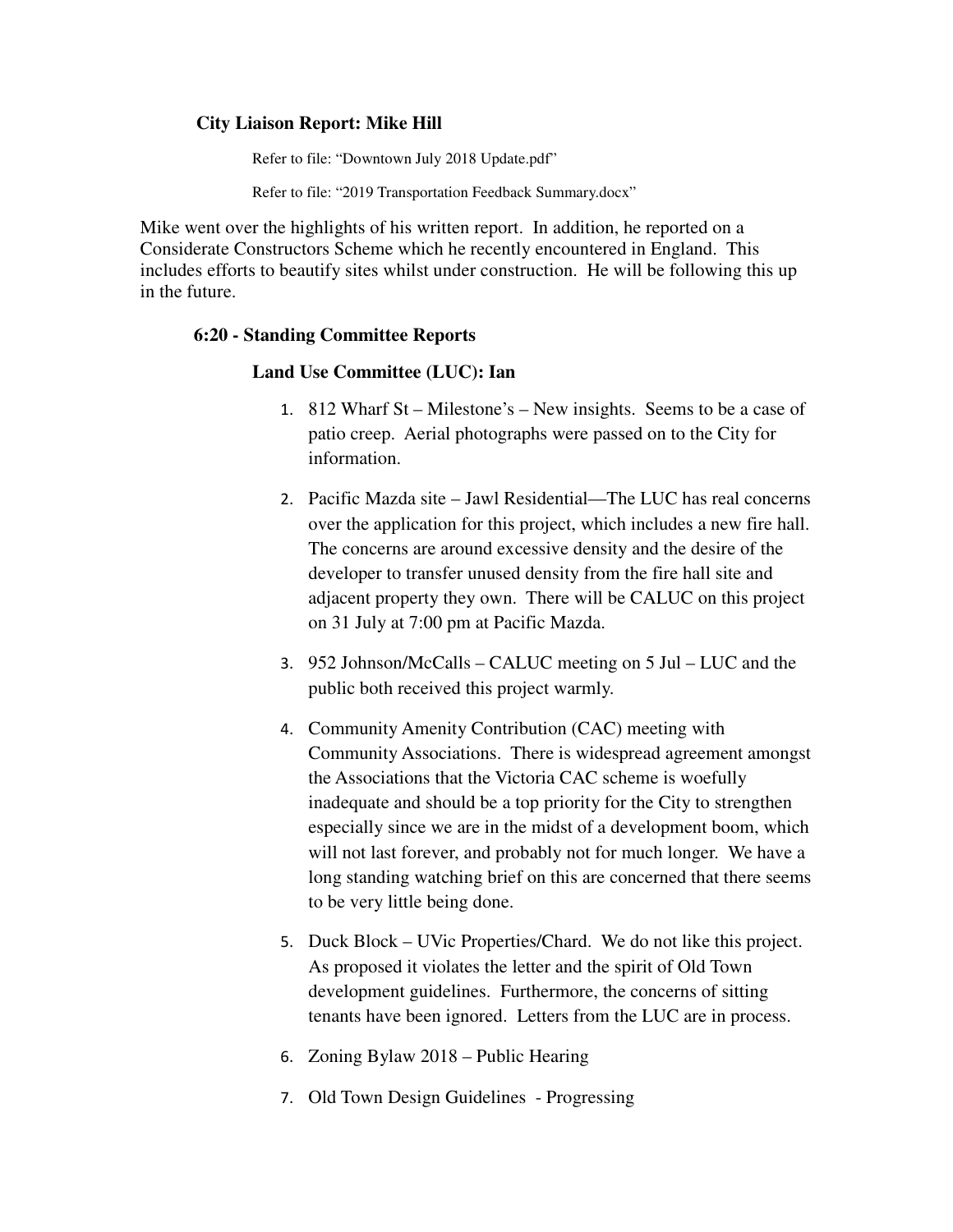- 8. Ship Point Pulled from Staff work stream. LUC will send its letter opposing the proposal for the record, even though it has been withdrawn.
- 9. Policy pieces: Two new policies modifying existing ones were presented by the LUC to the Board for approval:

Existing policy 1*. The DRA LUC does not formally participate or comment on projects that are beyond our designated boundaries.*

Replacement policy 1. The DRA LUC does not formally participate or comment on projects that are beyond our designated boundaries unless invited to do so by the relevant community associations.

Moved and Seconded: Robert/Ian, passed.

Existing policy 2. *The DRA LUC does not support OCP amendments in Old Town without a compelling reason to do so.*

Replacement policy 2. The DRA LUC does not support OCP amendments within our designated boundaries without a compelling reason to do so.

Moved and Seconded: Robert/Ian, passed.

### **Community Development Committee (CDC): Wendy**

- 1. VicMatters: Livability Survey Website and social media outreach on the results of the survey is being pursued.
- 2. Get Downtown On hiatus for summer
- 3. VicMatters: Election Events. Early stages.
- 4. Eats and Beats Wed 8 Aug: This may be postponed to 15 August, but the planning is well underway. With good cooperation from Lucky Bar and the City.

Motion: **To approve a budget of \$800 for this Eats and Beats.** Moved and Seconded by Robert and Nicholas: passed.

- 5. Wicked Victoria: no report
- 6. VicMatters: TRC Indigenous Solidarity Working Group: the committee will work on this.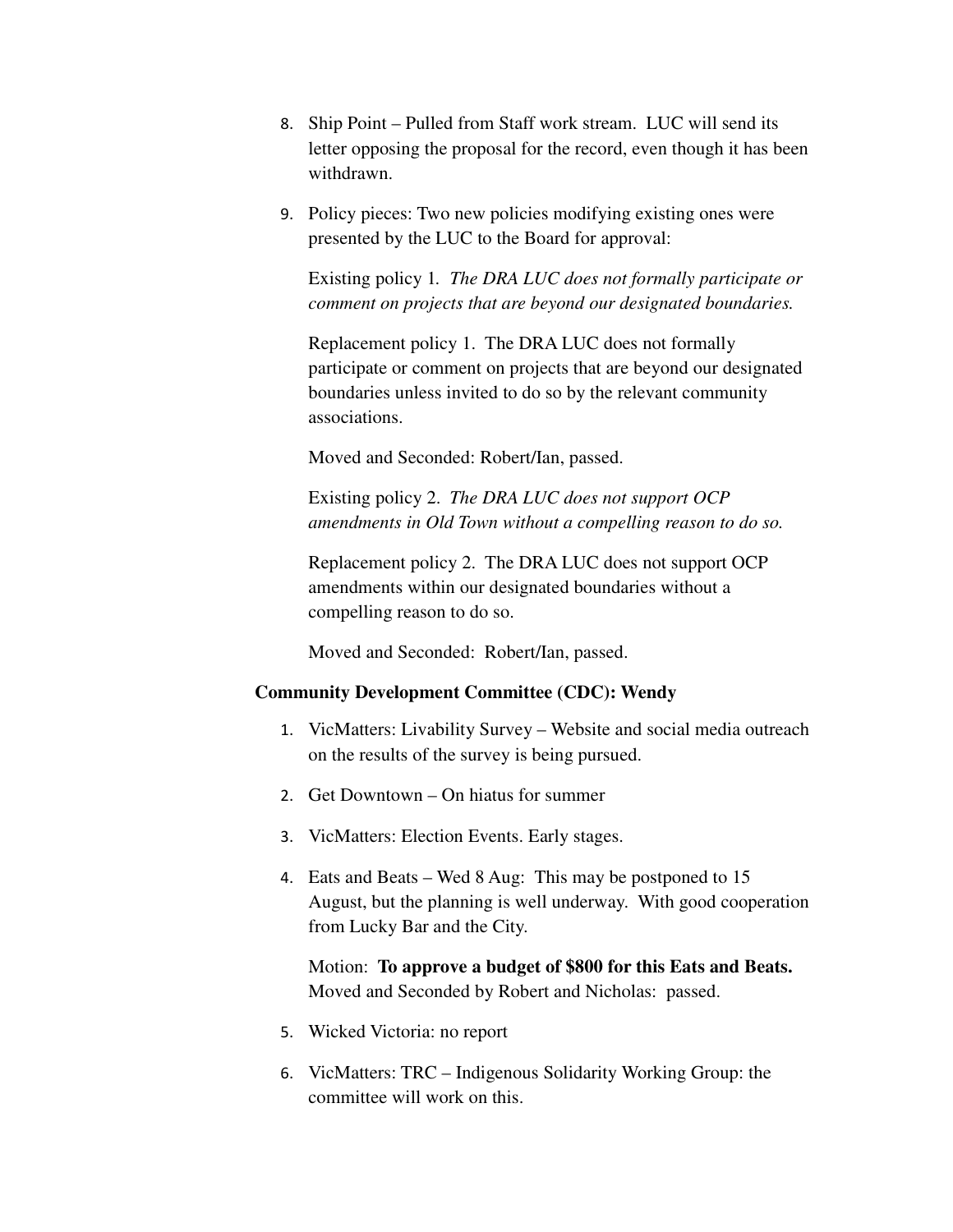### **Governance Committee (GC): Wendy**

- 1) Policy Binder, progressing
- 2) 1 Self-Governance policy outstanding. Suggest moving ahead with approval of other Self-Governance policies in the meantim

### **Urban Livability Committee (ULC): Nicholas**

- 1) No progress on the banner for the garden
- 2) Nicholas will respond to the Walk on Victoria group about our potential collaboration with them.

#### **Ad Hoc Committee Reports**

#### **Membership Committee (MC): Dianne**

1) Deferred to next meeting

#### **External Meeting Reports**

#### **Victoria Community Association Network (VCAN): Paul/Doug**

Refer to file: "VCAN notes June 20 2018.docx" Deferred to next meeting

#### **900 Block Pandora GNA: Paul**

Refer to file: "OPS900block community minutes 19June2018.docx" Deferred to next meeting.

#### **Late Night Action Committee: Paul/Ian**

Refer to file: "Late Night Committee June 27 2018 Notes.pdf" Deferred to next meeting

#### **Downtown Service Providers: No Current Representative**

#### **Business Arising from Minutes** All deferred to next meeting.

- 1) **Internet Service Provider Billing**
- 2) **Acknowledgement of Territorial Status**
- 3) **Truth and Reconciliation Project**
- 4) **Website Update**
- 5) **MGNG 2018**
- 6) **YSCG Branding and Website**
- 7) **Ad Hoc Budget Committee**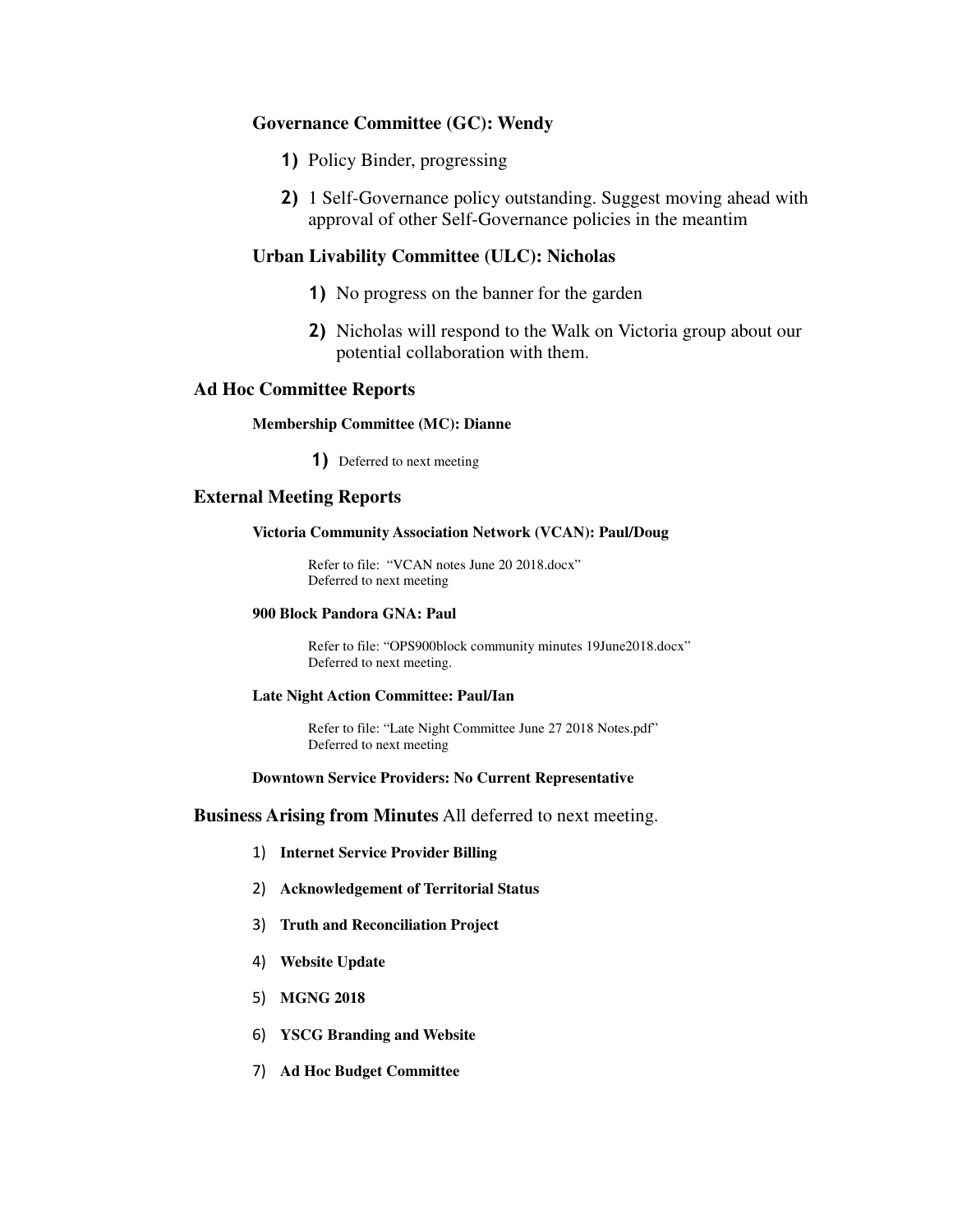# 8) **Unnecessary Noise from Vehicle**

**Meeting adjourned at:** 6:50

**Date of next Meeting:** September, 18<sup>th</sup> 2018. Note: no August meeting.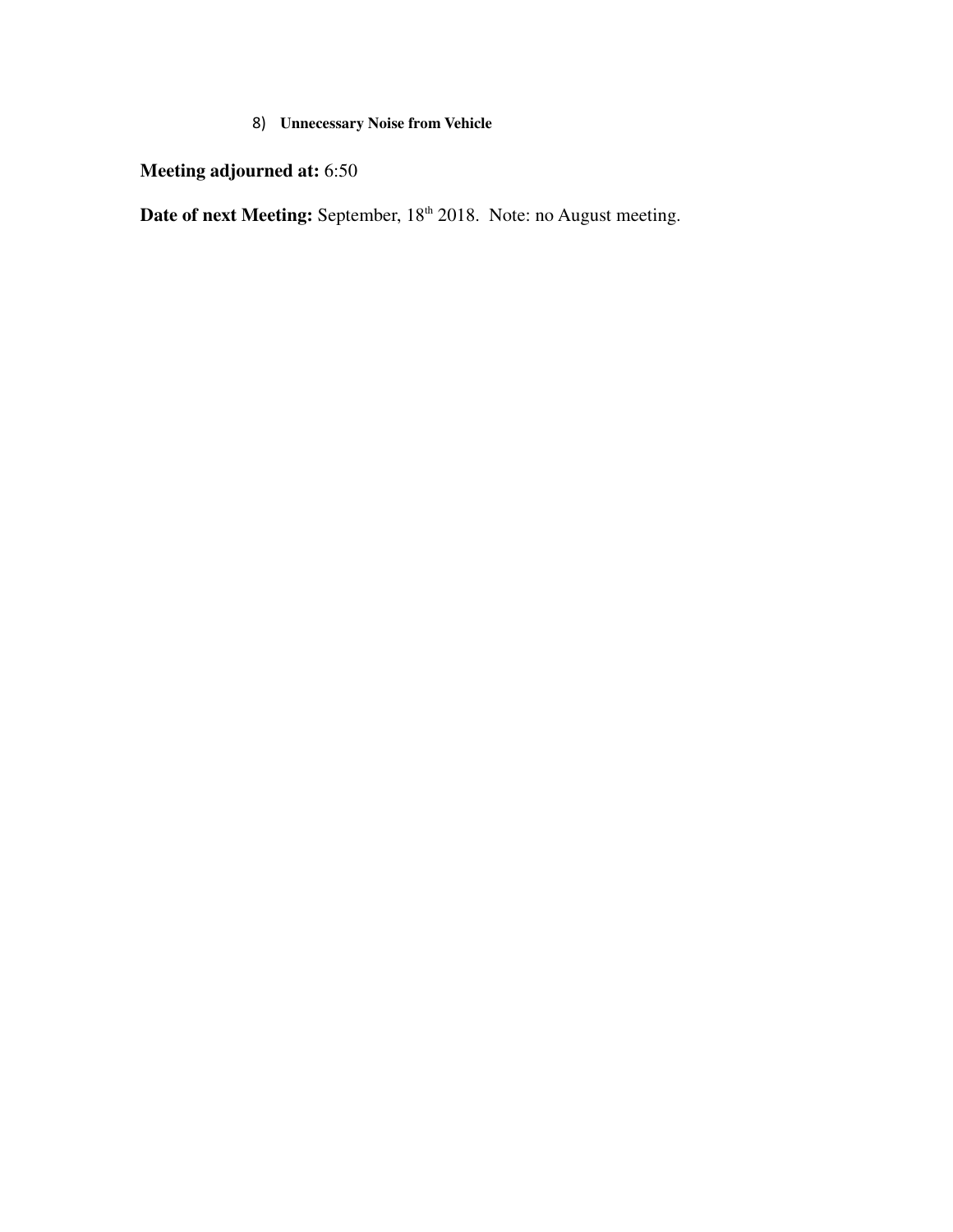

July 2018 Update **Downtown**

# **In Your Neighbourhood**

# **Budget Consultation Transportation Comments**

Information submitted on transportation issues during neighbourhood association budget information sessions has been submitted to the Engineering and Public Works. The information is will be considered as part of evaluation work being completed in the near future.

### **Tree Removals**

The City manages 33,000 City-owned trees, most of which are on 300 kilometers of boulevards and 137 parks and open space in our city. There is only one tree in the Downtown Harris Green neighbourhood that are requires removal this summer.

### **Bastion Square**

On June 28, Council approved the renewal of the [Bastion Square Market Licence](https://pub-victoria.escribemeetings.com/Meeting?Id=ef5435e0-fd3f-4abc-9fe3-c91e41a6e50e&Agenda=Merged&lang=English#13) and authorized the Corporate Administrator to sign a three year agreement between the City and the Bastion Square Revitalization Association for the operation of the Bastion Square Public Market.

### **Extended Hours for Our Place**

Council approved \$25,000 in funding to partner with BC Housing and Island Health to increase services for Our Place to address gaps in the spring/summer opening hours. The new spring and summer operating hours will more closely align with those of other service providers. These extra hours of operation will help meet the needs of individuals seeking services and support.

# **727 Yates**

At their July 12 Committee meeting, Council reviewed a [report](https://pub-victoria.escribemeetings.com/filestream.ashx?DocumentId=19054) providing information and a recommendation to move forward to public hearing an application to allow for the conversion of an existing vacant heritage-designated commercial building to a mixed-use building with a two-and-a-halfstorey addition for residential rental suites, and ground floor retail use.

# **Parks and Open Spaces Plan**

On July 12, Council will receive an [update](https://pub-victoria.escribemeetings.com/filestream.ashx?DocumentId=18457) and [2017/2018 Annual Report](https://pub-victoria.escribemeetings.com/filestream.ashx?DocumentId=18458) on the Parks and Open Spaces Master Plan, the Urban Forest Master Plan and the Growing in the City initiative. Residents will find these documents informative with regards to projects in their neighbourhoods and with regards to the City's budget planning process, which was recently discussed with neighbourhood associations.

# **Central Park Housing**

On June 14, Council approved recommendations for staff to report back on additional uses of Central Park in conjunction with the new pool facility. The numerous recommendations included provision of:

> CITY OF VICTORIA | DOWNTOWN Neighbourhood Councillor: Charlayne Thornton Joe [cthornton-joe@victoria.ca](file://///files/Sdrive/Neighbourhood%20Team/Hotsheets/Downtown%20Harris%20Green/2018/January,%202018/cthornton-joe@victoria.ca) Neighbourhood Staff Contact: Michael Hil[l mhill@victoria.ca](mailto:mhill@victoria.ca)